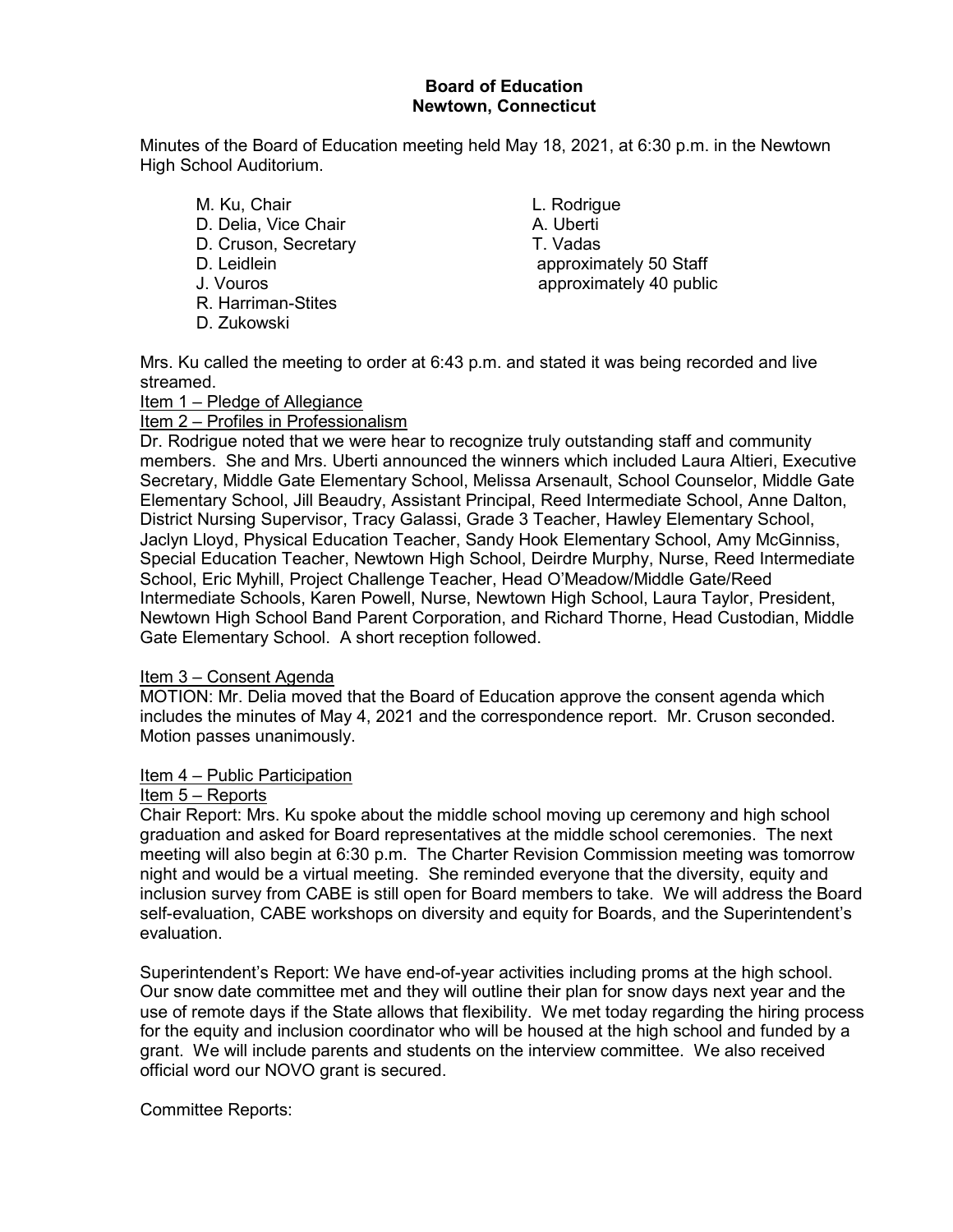Board of Education **-2-** Figure 2. The May 18, 2021

Mrs. Harriman-Stites said the Policy Committee met last week and brought back the gaming policy. They continue going through personnel policies.

Mr. Vouros reported that the Curriculum and Instruction Committee met and there was a professional development update and discussion on equity and diversity. Mrs. Uberti reported that the IT Department was working on the collection of devices process before the end of the school year. Summer curriculum work was also discussed.

Mr. Delia reported on the CFF Committee meeting where they discussed the joint nonlapsing account work we are doing and agreed to work in the best interest of the Newtown community members.

Mrs. Ku stated the nurses negotiations were ongoing and asked members to stay after the meeting for an update.

Mr. Delia said EdAdvance will be moving into their new workspace and invited us to the ribbon cutting on June 7.

### Student Representatives:

Ms. Clure reported that the Capstone presentations were scheduled with the first one last week. Spring sports are finishing up regular games this week. The Junior Prom is this Friday and Senior Prom is June 4. Parents will be helping out with pictures. A lot of Covid restrictions are being lifted. The Mystery of Edwin Drood will be shown online. Godspell was presented May 14 freshman and sophomores.

Mr. Jerfy noted there are fun activities for seniors this week. Next week is the senior trip to Six Flags and the senior BBQ is coming up. There are fundraisers being held such as the one for NICE for money for our sister school in India.

Financial Report Month ending April 30, 2021: MOTION: Mr. Delia moved that the Board of Education approve the financial report for the month ending April 30, 2021. Mr. Cruson seconded.

Mr. Delia stated the CFF Committee discussed this report in great detail and supported this motion.

Mrs. Vadas presented the financial summary along with account updates.

Motion passes unanimously.

### Item 6 – Presentations

Athletics Program Update:

Matt Memoli gave an update on this year's athletics program. He thanked the middle school and high school student athletes who have been outstanding. Wrestling is the only sport we didn't have and football had a modified season. He also thanked the coaching staff and parents who were so supportive, our athletic trainer who was on top of students wearing masks, and Deb Modzelewski and the school nurses who have been amazing.

Mrs. Ku thanked Mr. Memoli for all he's done this year to make sports work.

Adoption of New K-5 Math Program:

Dr. Frank Purcaro presented the K-5 Math Pilot 2020-2021 report and resource selection.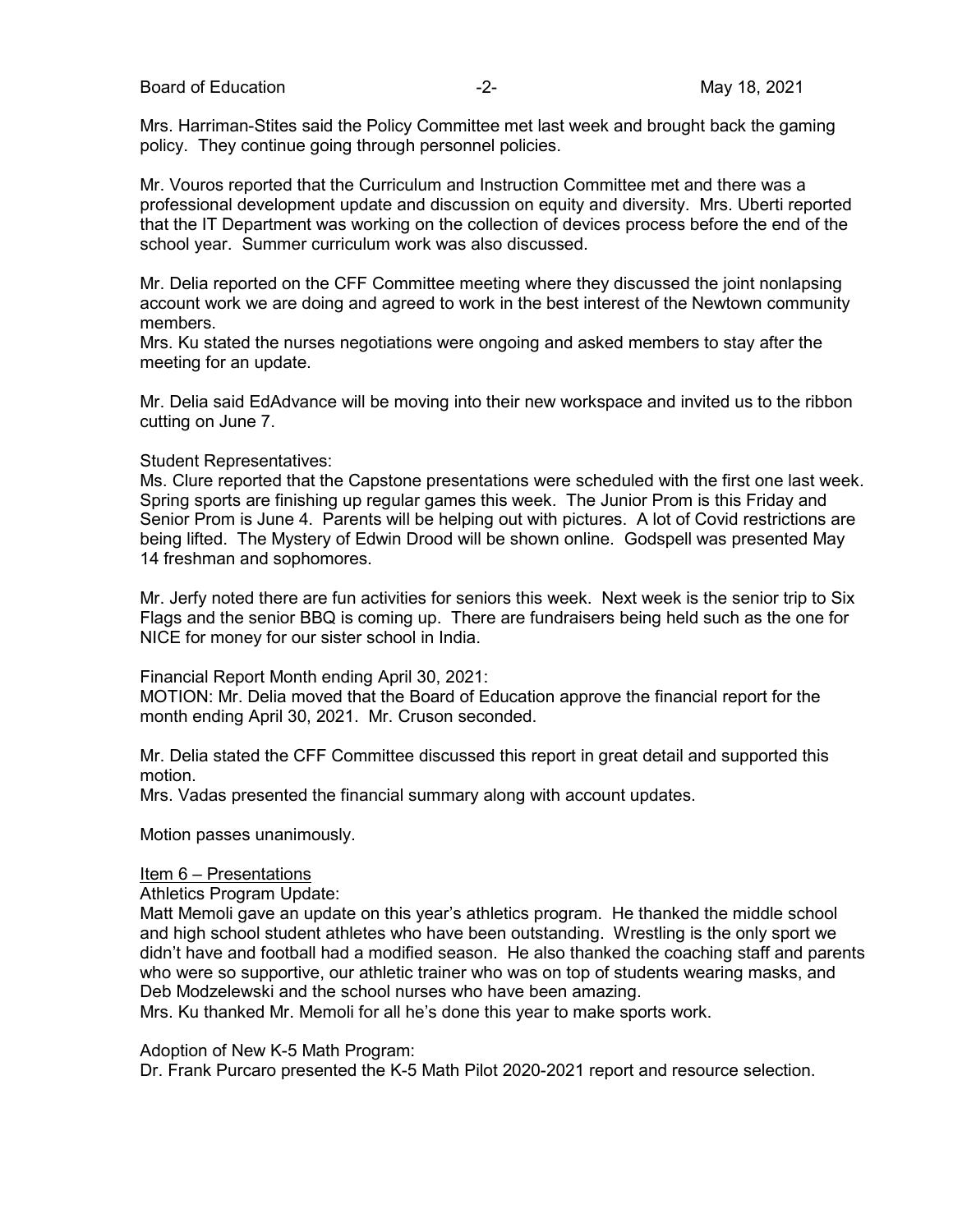Board of Education **Contact Contact Contact Contact Contact Contact Contact Contact Contact Contact Contact Contact Contact Contact Contact Contact Contact Contact Contact Contact Contact Contact Contact Contact Contact Co** 

Mr. Vouros was very encouraged to see and hear students will learn the vocabulary that goes with this and asked what will happen for students in grades 6, 7 and 8. Dr. Purcaro stated we will start the process for those grade levels. Mrs. Ku thanked him and our teachers who were involved.

MOTION: Mr. Delia moved that the Board of Education approve Bridges Math as the K-5 math resource selection. Mr. Cruson seconded. Motion passes unanimously.

Jill Bracksieck thanked the classrooms teachers who piloted the program. She said the teachers said it was amazing watching their first graders experiencing this program. She was proud of Newtown for piloting this the way they did and making a really good choice. Chris Feda said watching the program in the school was amazing.

#### Item 7 – Old Business

MOTION: Mr. Delia moved that the Board of Education approve the continuation of the school activity fund accounts. Mr. Cruson seconded.

Mr. Delia said the CFF Committee discussed this in great detail with Mrs. Vadas. There has been no change over the years and they were comfortable supporting this. Motion passes unanimously.

#### Second Read of Policy 5124:

MOTION: Mr. Delia moved that the Board of Education approve Policy 5145.31 Gaming. Mr. Cruson seconded.

Mrs. Harriman-Stites said the Policy Committee discussed and added wording to clarify this policy.

Ms. Zukowski liked the wording change and asked Dr. Rodrigue if it was alright for younger students to play games or engage in fantasy sports when learning a subject and that nothing precludes those activities in this policy.

Dr. Rodrigue said that can happen in instruction.

Ms. Zukowski asked for clarification on a 50/50 raffle. She was concerned that was illegal and the statute has an exclusion that educational and charitable organizations are excluded.

MOTION: Ms. Zukowski moved to amend the motion to change the title from Gaming to Gambling. Mr. Delia seconded.

Ms. Zukowski said that now with videos and computer games there is a second definition where gaming is playing these games.

Mr. Delia said he also was going to ask about that.

Vote on amendment: Motion passes unanimously. Vote on policy: Motion passes unanimously.

### COVID-10 update:

Dr. Rodrigue said we are at a 1% positivity rate. The Governor has supported the decision of the CDC for guidance for masks outdoors and indoors if fully vaccinated. Those who want to wear one can do so and this starts tomorrow. Nothing will change in mediation strategies in our schools. We look ahead to a brighter fall. We will be putting together a back to school plan and that will be part of it.